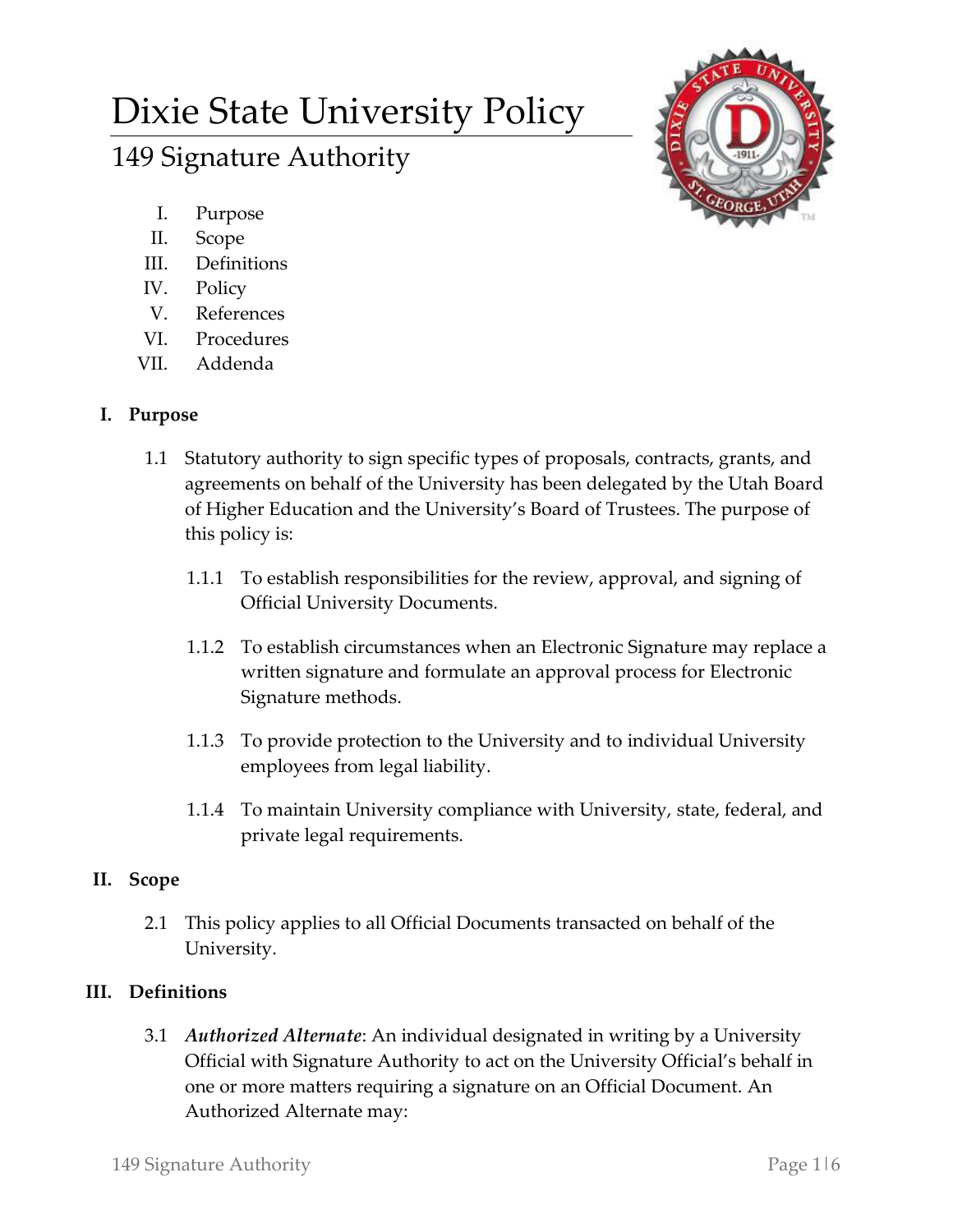- 3.1.1 Exercise such authority in the planned or occasional absence of a University Official with Signature Authority as a "proxy" for a specific period of time.
- 3.1.2 Receive a more permanent delegation of authority for one or more particular types of an Official Document or for a category of Official Documents.
- 3.2 *Electronic Record*: A record created, generated, sent, communicated received, or stored by electronic means.
- 3.3 *Electronic Signature*: An electronic sound, symbol, or process attached or logically associated with an Electronic Record insofar as it was executed or adopted by a person with the intent to sign the record. This includes handwritten signatures, replicas or representations thereof, cryptographic protocols, and "accept," "place order," and similar Web page buttons.
- 3.4 *Official Document*: A written agreement or other formal instrument between two or more parties, one of which is the University (or any of its department) that obligates the University in any manner or is otherwise intended to be legally binding. An Official Document obligates the University to act, engage, consent, perform, or pay. At least one party to the transaction is external to the University, so an internal agreement between one or more departments of the University is excluded. An Official Document may be in the form of a contract, proposal, agreement (including but not limited to an affiliation agreement, banking/finance agreement, "clickwrap" or "shrinkwrap" agreement, end-user license agreement, real estate agreement, user agreement, services agreement, or purchase agreement), statement, notice, purchase order (including "terms and conditions" referenced in a quote or purchase order), resolution, scope of work, letter of understanding, memorandum of understanding, license, grant requiring matching funds or involving indirect costs, letter of appointment, final disposition of an employee appeal, and any other instrument intended to have legal effect or involving institutional rights.
	- 3.4.1 All purchases and contracts must conform with the University's Procurement and Purchasing policies.
	- 3.4.2 Transactions using University-issued credit cards, including ecommerce purchases, are considered Official Documents, insofar as:
		- 3.4.2.1 Any purchase authorization or agreement is within the scope and authority of the purchaser's authority to expend those funds for that purchase.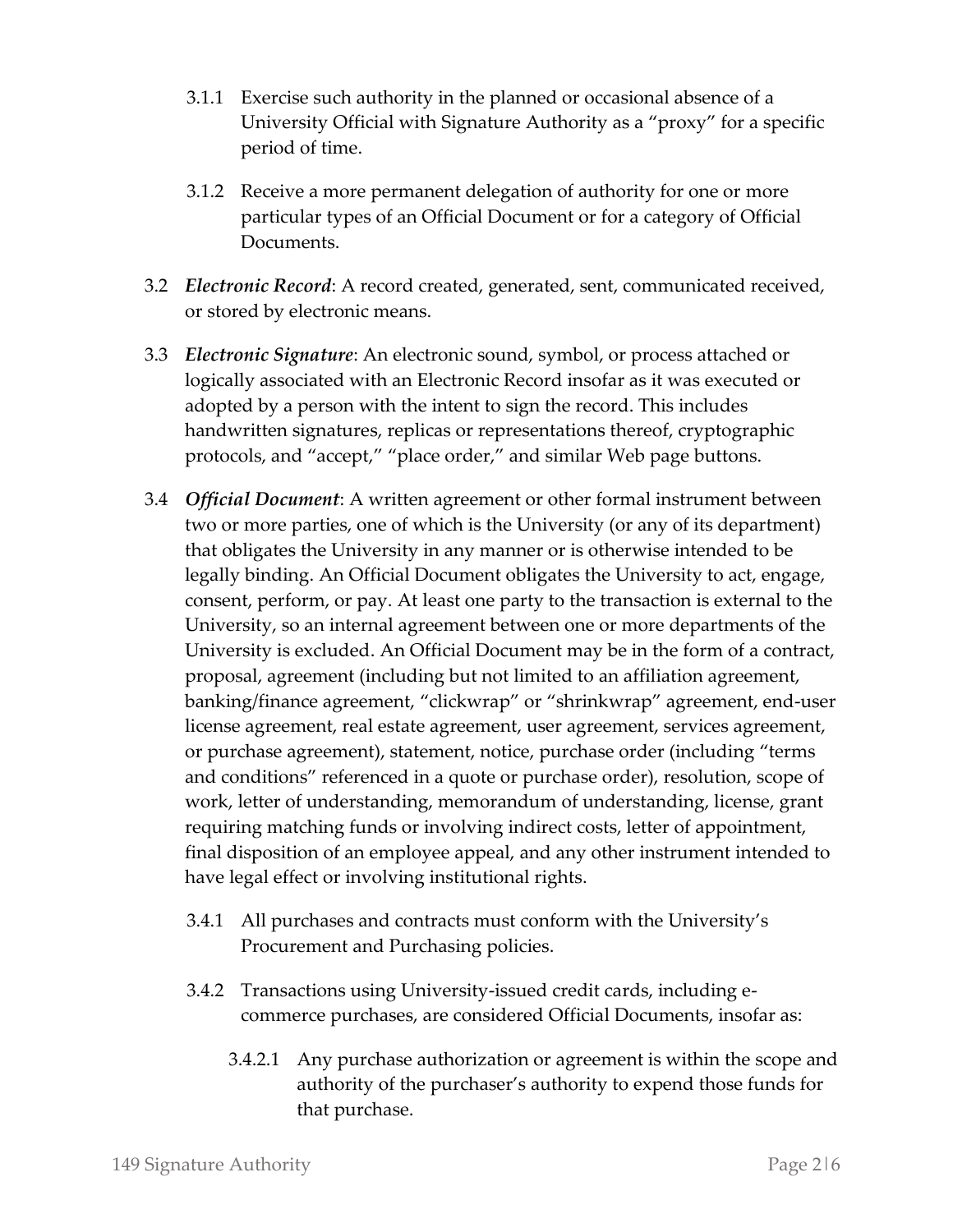- 3.4.2.2 The purchaser has exercised due diligence evaluating any vendor and has made a reasonable determination that the vendor is legitimate.
- 3.4.2.3 The purchaser has exercised due diligence evaluating any internet site and has made a reasonable determination that the site is valid and secure.
- 3.5 *University Official with Signature Authority*: The University President and any individual with authority to sign Official Documents pertaining to the individual's area of authority as outlined in Addendum 149a.

### **IV. Policy**

- 4.1 An Official Document must be signed by a University Official with Signature Authority, an Authorized Alternate, or as otherwise permitted by University policy.
	- 4.1.1 University policy allows for many business processes, forms, and related documents provide instructions for authorized approvals and signatures to facilitate the processing of routine transactions such as campus orders, purchase requisitions, expense or travel reimbursements, and other documents. These documents are properly handled at the Associate Vice-President, Dean, Director, or Department Chair level.
	- 4.1.2 The signature of a University Official with Signature Authority or an Authorized Alternate is required on every Official Document and for any procurement. The specific types and amounts of Signature Authority for each University Official with Signature Authority are listed in Addendum A.
- 4.2 An Official Document must be submitted to the appropriate University Official with Signature Authority or Authorized Alternate for review, processing, and signature after all other required approvals are documented and provided with the submission of the Official Document for signature.
	- 4.2.1 All grant proposals and applications that involve matching funds or indirect costs require the additional approval of the University's Executive Director of Budget prior to submission for signature to a University Official with Signature Authority.
	- 4.2.2 This policy is not intended to supersede other policies or change approval requirements for established, internal business processes.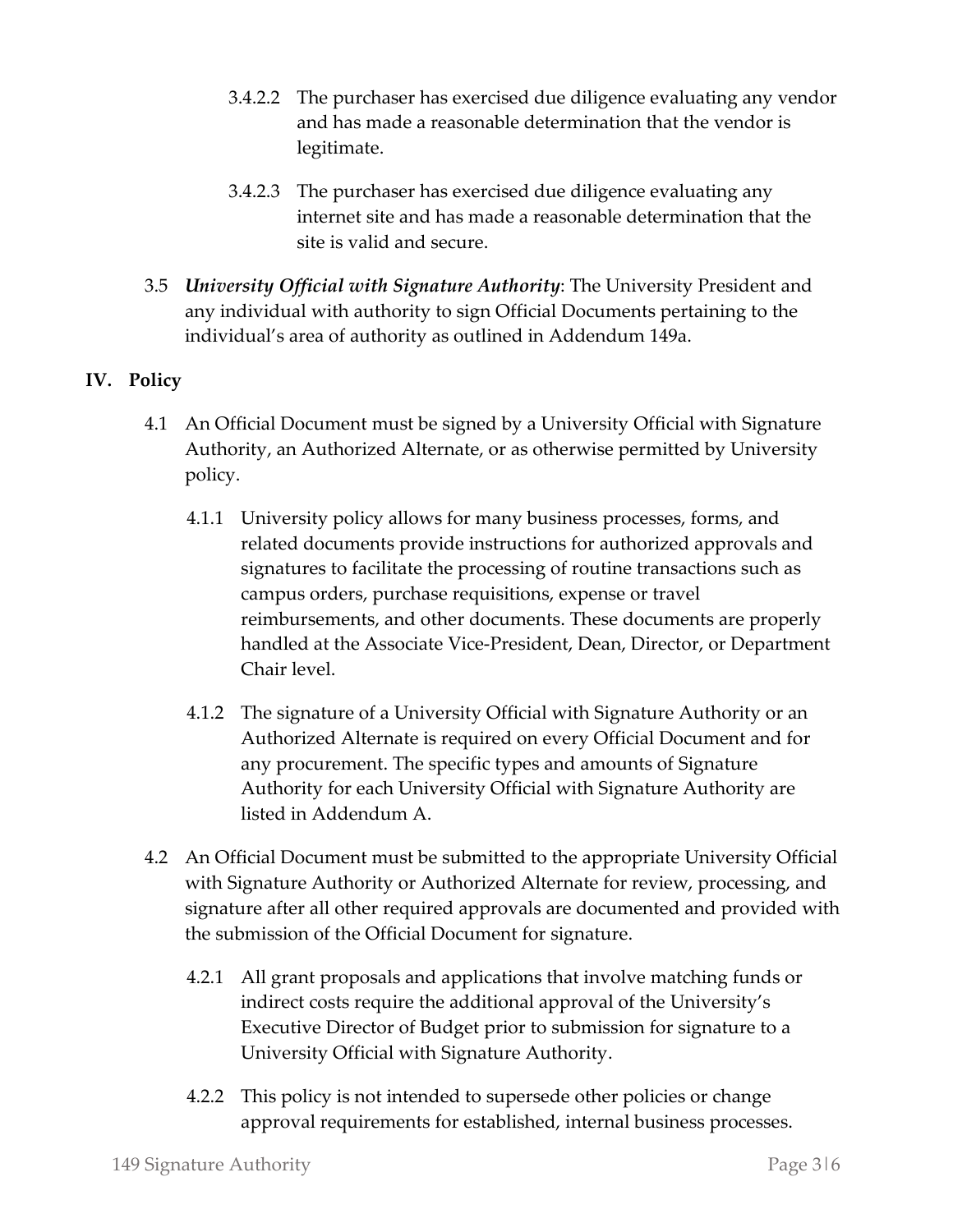- 4.3 If an employee or other individual who does not have Signatory Authority to bind the University signs an Official Document, the University may not be bound by that Official Document and the University may not be obligated to conform to its terms. An employee who executes an Official Document without designated or delegated signatory authority may be:
	- 4.3.1 Subject to employee discipline, including termination.
	- 4.3.2 Held responsible for misappropriation of University property and/or resources.
	- 4.3.3 Held personally liable for the performance of the Official Document.
	- 4.3.4 Obligated to ensure the performance of the Official Document and adherence to all laws, rules, and/or regulations related to the Official Document, including state and federal tax laws which may include tax liability.
	- 4.3.5 Referred for criminal prosecution.
- 4.4 Electronic Signature Methods and Rules
	- 4.4.1 Except when superseded by Utah Board of Higher Education policy, Utah State Code, or federal regulation, the University reserves the right to enact procedures and rules that:
		- 4.4.1.1 Identify specific transactions that the University is willing or unwilling to conduct by electronic means.
		- 4.4.1.2 Specify the manner and format in which Electronic Records of Official Documents must be created, generated, sent, communicated, received, and stored, as well as the systems established for these purposes.
		- 4.4.1.3 Stipulate the type of Electronic Signature method, determine the manner and format in which the Electronic Signature must be affixed to the Electronic Record, and identify the criteria for any individual using an Electronic Signature.
		- 4.4.1.4 Require appropriate control processes and procedures in order to ensure adequate preservation, disposition, integrity, security, confidentiality, and auditability of Electronic Records.
		- 4.4.1.5 Determine acceptable, required, and/or reasonable attributes for Electronic Records for corresponding non-Electronic Records as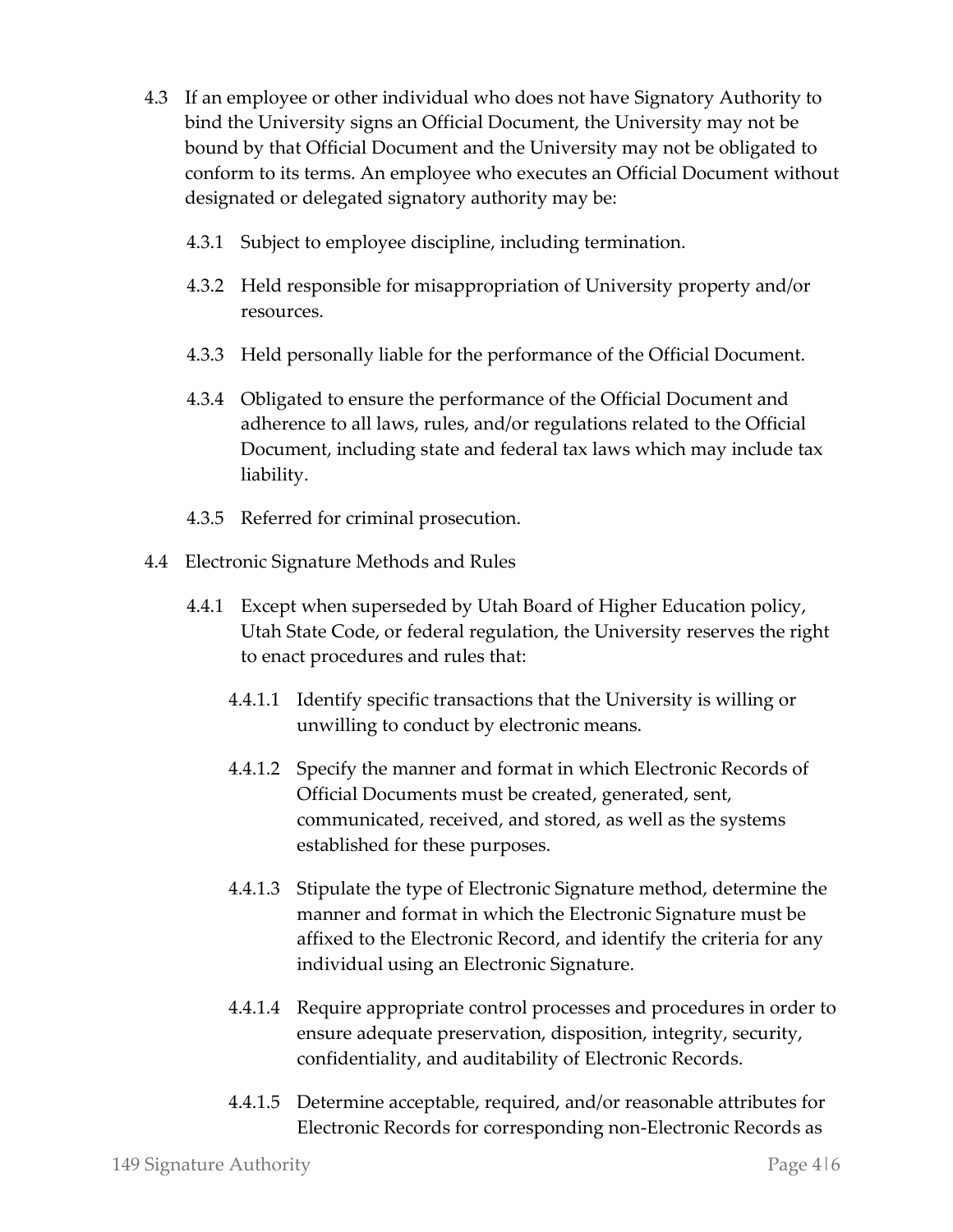needed, including requiring that non- Electronic Records of records signed with an Electronic Signature include a notation of the individual electronically signing the record and the date it was signed.

- 4.4.1.6 Restrict or exclude a specific electronic method or protocol deemed inappropriate, unsecure, or unsafe.
- 4.4.1.7 Limit the use of Electronic Signatures (i.e. approved only for use by specific department(s), approved to be used only with particular records, or approved for use only on a specific type of record). Such limitations are binding on all University employees and any other use of an Electronic Signature method is considered an invalid use and a violation of this policy.
- 4.4.2 Any individual or entity that makes inappropriate or illegal use of an Electronic Signature as defined by this policy, Utah state law, and/or federal regulation, is subject to sanctions up to and including suspension, termination, and/or criminal prosecution.
- 4.5 Exceptions to this policy may only be authorized by the University President in special or exigent circumstances that make strict compliance impracticable. Any exception to this policy must be properly documented in writing, including an explanation of the special or exigent circumstance, and such documentation of the written exception must be retained by the employee receiving the exception, with a copy submitted to the Office of General Counsel via email.

#### **V. References—N/A**

#### **VI. Procedures**

- 6.1 An Official Document should be signed by a University Official with Signature Authority whenever practicable. In exigent circumstances, in the planned or occasional absence of a University Official with Signature Authority, and for efficient University business purposes, a University Official with Signature Authority may delegate some or all of the University Official's signature authority in writing to an Authorized Alternate. Such written delegation of authority must be retained by the delegating University Official and the Authorized Alternate, and maintained with the University's copy of each Official Document executed by the Authorized Alternate.
	- 6.1.1 An email from the University Official with Signature Authority acceptably meets this requirement.